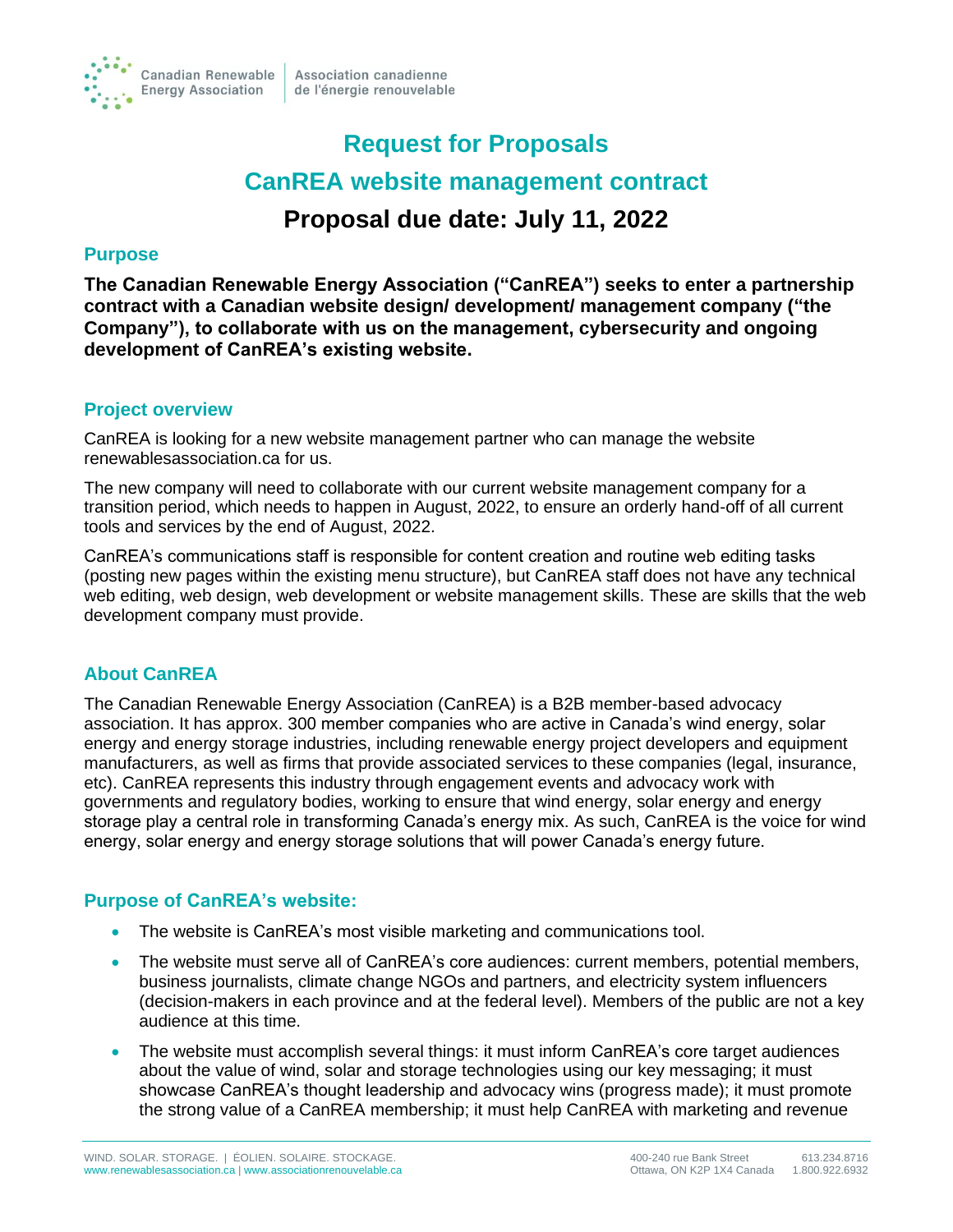generation (promote upcoming events and membership recruitment campaigns); and it must track and encourage conversions (such as asking for more information on membership, clicking "register now" for our events, signing up for our newsletters, or following us on social media).

### **Particularities of CanREA's website:**

- The website is bilingual (English and French)
- The website was created from scratch in 2020.
- The website is in WordPress, using a 100% custom, hard-coded theme.
- The website is mobile-responsive.
- The website has a public-facing side, plus a password-protected, members-only side.
- The website is integrated with a member database tool, Wicket.
- The website design is minimalist and very clean, respecting our brand style guide.

# **Scope of work**

- 1. **Tools and technical services needed for the backend:** Managing all external tools and technical services, such as WordPress, hosting services (we currently use Kinsta), DNS management (we currently use Cloudflare), mailing (we currently use Mailgun), domain name registrars (we currently use GoDaddy, Rebel and others), various plugins, and other tools as needed.
- 2. **Cybersecurity services needed in the backend:** Providing strong cybersecurity services for the website (robust risk-reduction measures, proactive prevention through monitoring and scanning, and commitment to thoroughly resolve any issues that might arise). Any security issues should be addressed in real time and not wait for the pre-scheduled meeting.
- 3. **Client services (regular touchpoints, open lines of communication, reponsiveness and availability):** Working closely with CanREA's Communications team to advise on web-related matters, and to assist them in adding new content to the website, making minor adjustments, and troubleshooting as necessary. To that end, CanREA would like to have a weekly or biweekly MSTeams meeting with a dedicated account manager. These meetings will serve as the pre-scheduled moment for CanREA to flag issues and to introduce new projects, and this face-to-face communication will ensure both parties have a mutual understanding of the scope of the request, potential issues arising from the request, potential solutions to these issues, and a clear timeline for fixing issues or executing new projects. These meetings will also be a time for the company to provide progress reports on ongoing projects, and to explain, discuss and address any issues that have come up with these projects. In addition, CanREA will sometimes wish to use this weekly or biweekly hour for training purposes (to train new CanREA staff or to provide a refresher for current staff in a relevant aspect of editing or improving the website).
- 4. **Web development and project management services:** CanREA has a relatively new website, created from scratch in WordPress in 2020. We are not looking to redesign the website at this time. However, we aim to make one major front-end website improvement per quarter. All web development work must respect the particularities of the website. One improvement per quarter should be budgeted for within the regular maintenance contract. These improvements might include such things as: optimizing the site map and navigation, adding conversion tracking to a landing page, adding a new tab to the top menu (corresponding to a new section of content); adding an archive feature to display our enewsletters (linked with MailChimp) and promote new enewsletter subscriptions; adding a library of downloadable resources; Gutenberg blocks;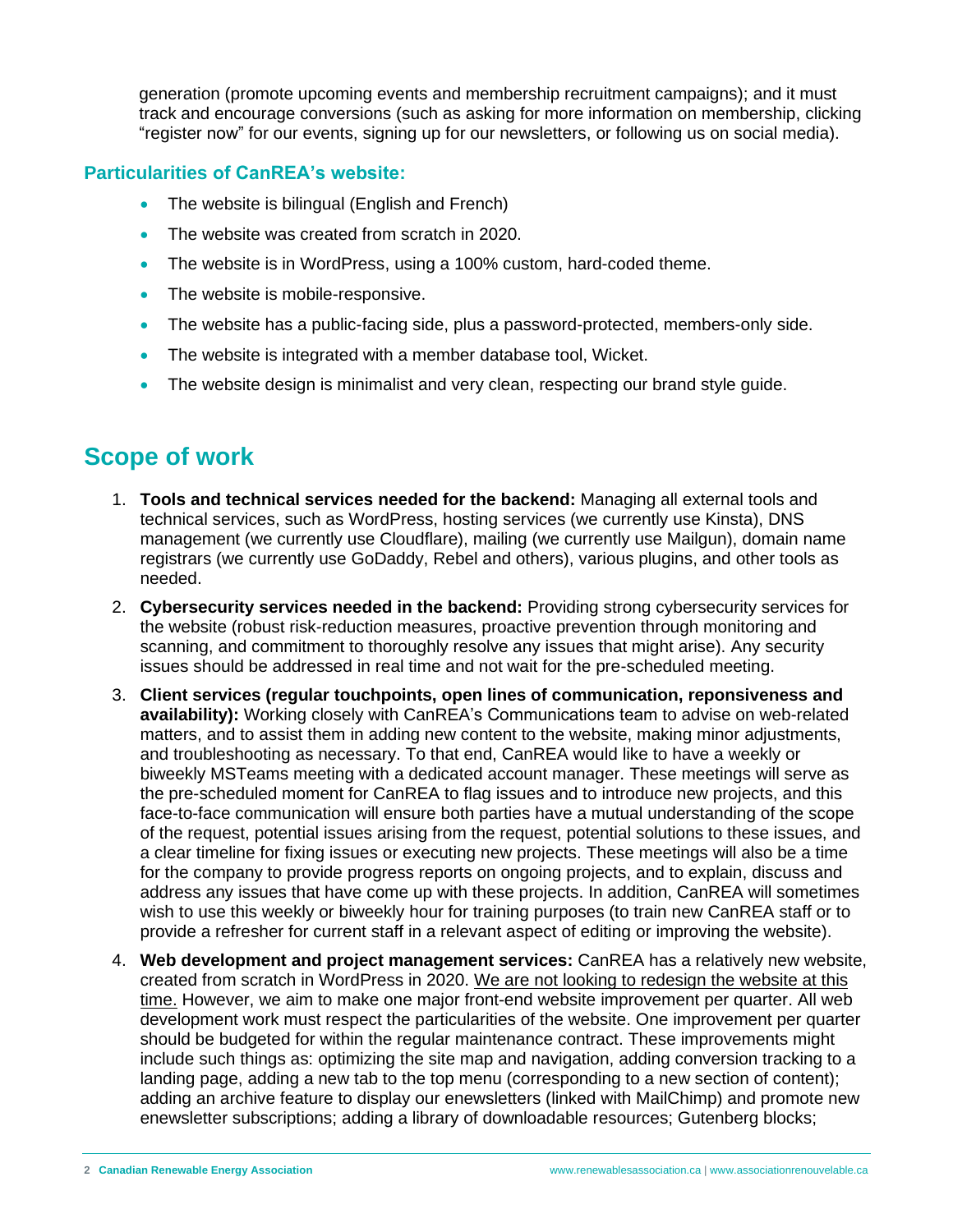adding a more robust Events section, where each upcoming event can have a set of sub-pages (for program, speakers, hotel/travel info, and a link to a registration website).

- 5. **Collaboration work:** The website management company will need to collaborate effectively and collegially not just with CanREA, but also with CanREA's other service providers whose tools are used on the CanREA website, namely: the firm who manages our member database, our IT services team, and potentially other providers in the future.
- 6. **Extra potential web development work outside the contract:** In addition, CanREA will likely require other web development work over the coming years, not included in the regular maintenance contract. These projects are to be determined, and would be proposed and budgeted separately from the regular contract. For example, it is possible that we will want to revamp the members-only side of the website to make it more effective; and/or to convert the public-facing website from its custom WP theme to a "WP Astra" theme framework with a child theme on top of that; or other significant work to be discussed. We expect the website management company to be able to accommodate these projects as well, with sufficient notice for planning purposes. **Graphic design work, Google Analytics reporting:** This is also outside the scope and would be paid separately.

#### **Budget**

CanREA estimates this contract at approximately \$3000-4000 per month all told, for a total of approximately \$36,000 to \$48,000 per year. As a non-profit organization with a limited budget, CanREA will consider proposals that achieve a reasonable intersection of quality and cost.

This excludes the domains (approximately \$2,000) and the potential web development projects that are described above as outside the scope of the contract.

#### **How to make inquiries**

For further information, CanREA encourages proponents to reach out to CanREA in advance of their submission to seek clarification on outstanding questions related to this RFP. All inquiries must be submitted in writing. The deadline for submitting questions is June 22.

Answers or comments provided by CanREA will be shared with all proponents via email. Our goal is to ensure that all Proponents are equally well informed of CanREA's expectations. Answers will be provided by June 29.

#### **Proposals must include:**

- A cover letter stating your name, title, company, address and contact information, as well as an explanation of your interest in managing CanREA's website.
- Some background on your company, including your areas of expertise.
- A narrative that addresses how your company will fulfill all of CanREA's web management requirements, including the transition in August.
- Information on the team you would assign to this contract: total number of personnel, their roles and experience.
- Your experience with and preferred approach to client relationship management, and your commitment to CanREA.
- Your experience with and preferred approach to project management, and your commitment to CanREA.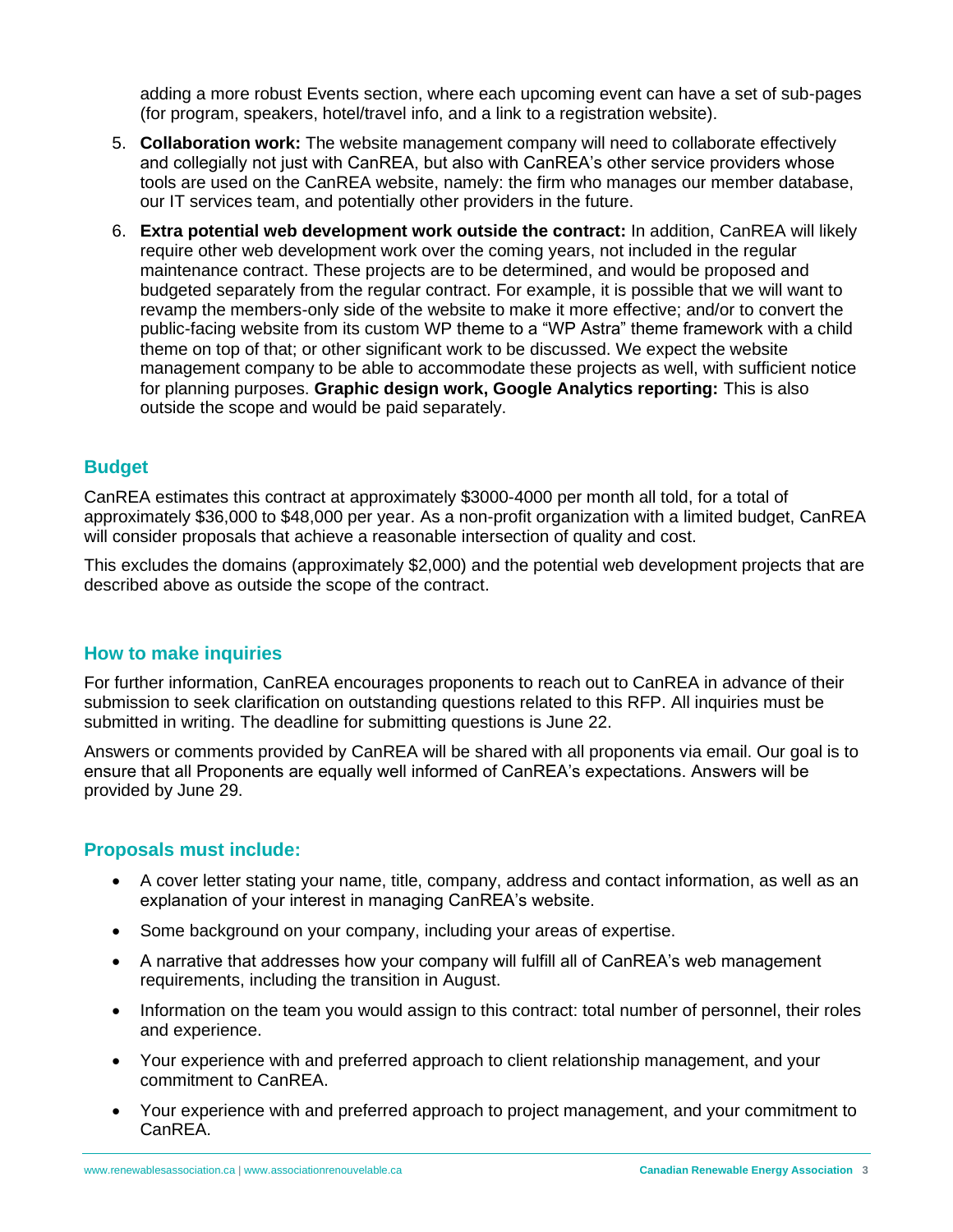- Your experience with and preferred approach to collaboration and your commitment to CanREA.
- A list of 3 or more clients we can contact who can provide a strong reference (nonprofits or member-based associations an asset).
- Links to 5 websites you currently manage (nonprofits or member-based associations an asset).
- Your estimate of the time required per month to meet CanREA's requirements.
- Your estimated budget for this work.
- Your team's hourly rate for additional work if required (work that is described above as outside the scope).
- A commitment to the timeline for the transition from the current web development company in August.

# **How to submit your proposal:**

# **Proposals must be submitted no later than 5:00 PM (EST) on Monday, July 11, 2022.**

Proposals must be submitted electronically, by email.

Please send a single PDF attachment. CanREA encourages proponents to submit proposals that are 10 pages or less, excluding cover page and any appendices.

Please use "CanREA website proposal" in the email subject line.

It is the responsibility of the proponent to ensure that the proposal is received by CanREA by the date and time specified above. Late proposals may not be considered.

#### **Proposals should be sent to:**

Bridget Wayland Director of Communications Canadian Renewable Energy Association [bwayland@renewablesassociation.ca](mailto:bwayland@renewablesassociation.ca)

Please note that all costs incurred in the preparation of a proposal responding to this RFP will be the responsibility of the Proponent and will not be reimbursed by CanREA.

# **Evaluation Metrics and Criteria**

Each proposal will be evaluated through a lens that considers the Proponent's ability to:

- **Meet transition deadline of Aug 31**
- **Manage all external tools and technical services needed for the backend** (WordPress, Kinsta, Cloudflare, Mailgun, various plugins, etc.)
- **Provide strong cybersecurity services** to keep the website and linked services safe. Proven expertise in cybersecurity to keep member data safe and an abundance of caution.
- **Commitment of resources to** one major front-end website improvement project per quarter.
- **Provide excellent client services:** good communication, responsiveness and availability, including a weekly or biweekly MSTeams meeting with a dedicated account manager. References that can demonstrate the company's commitment to client relationships and proven project management skills.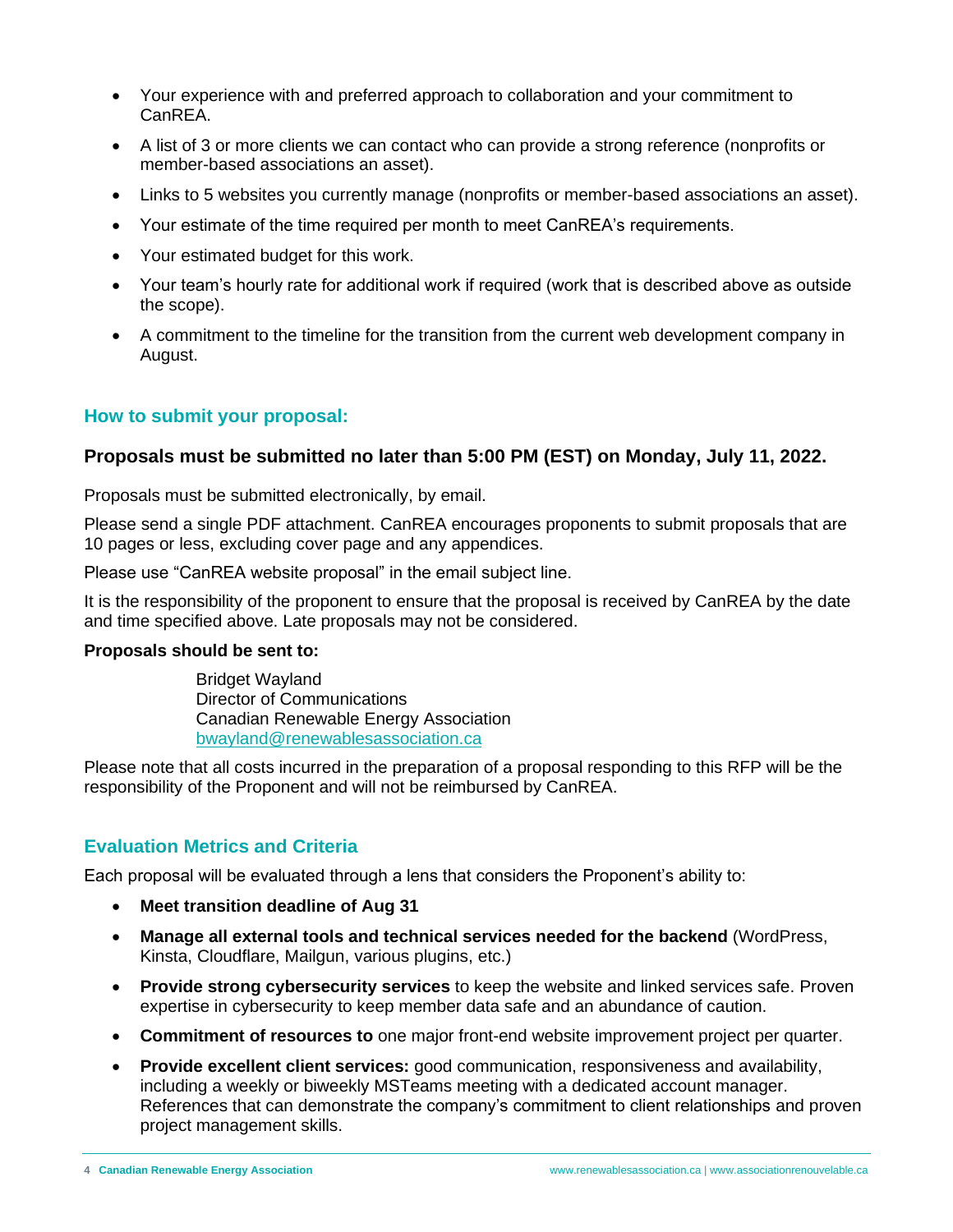- **Accommodate potential extra web development work** that is outside the contract, with sufficient notice, to be billed separately.
- **Demonstrate successful collaboration** and a commitment to collaborate effectively and collegially with CanREA's other service providers whose tools are used on the CanREA website.
- Demonstrate experience managing **bilingual websites** (E and F)
- Demonstrate experience managing **websites with a private, members-only side**.
- Demonstrate experience managing **websites for member associations** and/or advocacy organizations and/or nonprofits.
- Demonstrate experience managing websites with an **integrated CRM database**
- Demonstrate experience **respecting brand style guides** for an organization in graphic design work.
- Demonstrate a commitment to continually learn about **evolving best practices** and to recommend improvements
- Additionally, CanREA will assess the expertise and **experience of the key staff** expected to be engaged in the contract. The submission should identify the specific personnel who will be assigned to this project and their responsibilities.

Below is a chart outlining the evaluation criteria:

| <b>Evaluation Criteria</b>                                                                                                                                                   | <b>Score</b><br>/10 |
|------------------------------------------------------------------------------------------------------------------------------------------------------------------------------|---------------------|
| Can start in August and meet the transition deadline of Aug 31.<br>1.                                                                                                        |                     |
| Will manage hosting, plugins, and all other technical tools and services.<br>2.                                                                                              |                     |
| 3.<br>Will provide strong cybersecurity services.                                                                                                                            |                     |
| Will carry out one major front-end website improvement project per quarter.<br>4.                                                                                            |                     |
| 5. Estimate is within CanREA's budget range, and they can accommodate<br>extra web development work outside the contract.                                                    |                     |
| Dedicated account manager will commit to a weekly or biweekly meeting<br>6.<br>with CanREA, and personnel assigned to our project have relevant expertise<br>and experience. |                     |
| 7. References demonstrate their good client relationships and project<br>management skills.                                                                                  |                     |
| 8.<br>Experience managing bilingual websites (E and F).                                                                                                                      |                     |
| 9.<br>Experience managing websites with a private, members-only side.                                                                                                        |                     |
| 10. Experience managing websites for member associations/advocacy<br>organizations/ nonprofits, with an integrated CRM database                                              |                     |
| <b>TOTAL SCORE OUT OF 100:</b>                                                                                                                                               |                     |